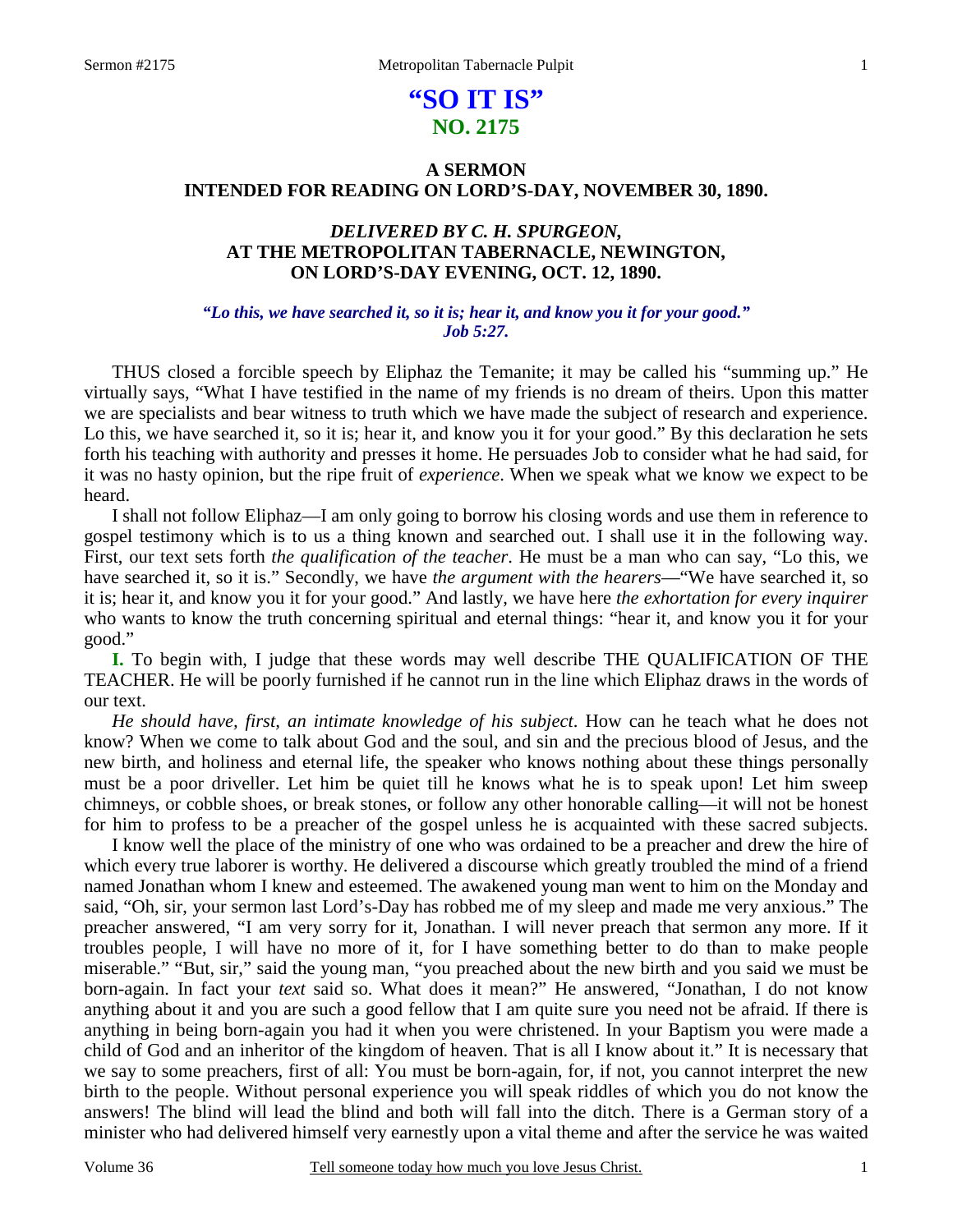upon by one in great distress of heart who was peculiar in his use of language. He generally said, "We," when he should have said, "I." And so he said to the minister, "Sir, if what you have been saying is true, what shall we do?" He did not mean to bring the minister into it, but the use of the word, "we," implicated the pastor so much that he began to search; and searching he found that he had no part or lot in the matter, and that he had been preaching what he himself had never felt!

 Have I anybody here who is doing this every Sabbath? A blind man who is teaching others about color and vision? A preacher of an unknown God? A dead man sent with messages of life? You are in a strange position, dear friend. The Lord save you! I wish that it might happen to you as it did to my dear friend, Mr. Haslam, whom God has blessed to the conversion of so many. He was preaching a sermon which he did not understand and while he preached it he converted himself! By God's grace he began to feel the power of the Holy Spirit and the force of divine truth. He so spoke that a Methodist in the congregation presently cried out, "The parson is converted!" And so the parson was. He admitted it, and praised God for it; and all the people sang—

#### *"Praise God, from whom all blessings flow."*

His own utterances concerning Christ crucified had been to him the power of God unto salvation! O beloved, no man has any right to teach in the Sunday school, or preach, or pretend in any other way to be sent of God unless he has been so taught of the Holy Spirit that he has an intimate acquaintance with the gospel!

 I must add that *he should have a personal experience of it*, so that he can say, "Lo this, we have searched it, so it is." It is unseemly that an ignorant man should keep a school. It is not meet that a dumb man should teach singing. Shall an impenitent man preach *repentance*? Shall an unbelieving man preach *faith?* Shall an unholy man preach obedience to the divine will? Shall one that is living in sin preach of freedom from sin? Surely any person will be an unsuitable herald of the glad tidings of divine grace who speaks what he has never tried and verified. Before you preach again, brother, pray God to enable you to know in your own soul the truth of that which you declare. Oh, that we may be born-again and so preach regeneration! Oh, that we may exercise faith and then preach it! Surely it must be so! He who would learn to plow must not be apprenticed to one who never turned a furrow. We must know the Lord or we cannot teach His way.

 It strikes me, next, that *what is needed in a successful teacher is a firm conviction of the truth of these things growing out of his having tested them for himself*. He must say, with emphasis, "So it is." When I had found Christ and joined the church, I began to teach in the Sunday school, but my little class of boys taught me more than I taught them! I was speaking to them, one day, about "He that believes and is baptized shall be saved," and one of the boys said to me, "Teacher, have you believed?" I answered, "Yes." "And have you been baptized?" "Yes." "Then," said he, "teacher, you are saved." I said, "I hope so." Years ago it was a kind of fashion to say, "I hope so," and I followed my seniors in this modest talk. The boy looked me straight in the face, and said, "And don't you know, teacher?" Well, I felt that I did know and that I ought not to have said, "I hope so." So I replied, "Yes, I do know it." "Of course," said the boy, "the text says so. If it ain't true, well, of course, it ain't true. But if it *is* true; well, it is true, and nobody need *hope* about it." So it was. The boy used good logic. The Scripture says, "He that believes and is baptized shall be saved." Therefore, he that believes and is baptized is saved. That is clear enough and let not the believer say that "he hopes so," but let him boldly assert that, "it is so!" You promise a man to pay him five pounds some day this week. Suppose you asked him, "Do you expect that I shall pay you that five pounds?" If he should answer, "I hope so," you would know what he thought of you. And it is very much the same when we thus speak of the Lord—we dishonor Him when we say, "I hope so," after He has said "it is so." The Lord's Word is true. Why do you "hope" about it? Believe it and enjoy it! But people will go hoping and hoping, and hopping and *limping*—as if to be lame were the proper thing. They had better put both feet to the ground and cry, "God has said it! I believe it! Glory be to His name, He shall have all the praise!" "Then shall the lame man leap as an hart." When we teach others, we ought to have a firm conviction that what we teach is true beyond all question! You cannot use a lever if you have no fixed fulcrum. You must have a point to work upon or you cannot lift an ounce. So, in trying to teach another man, you must know that something or other is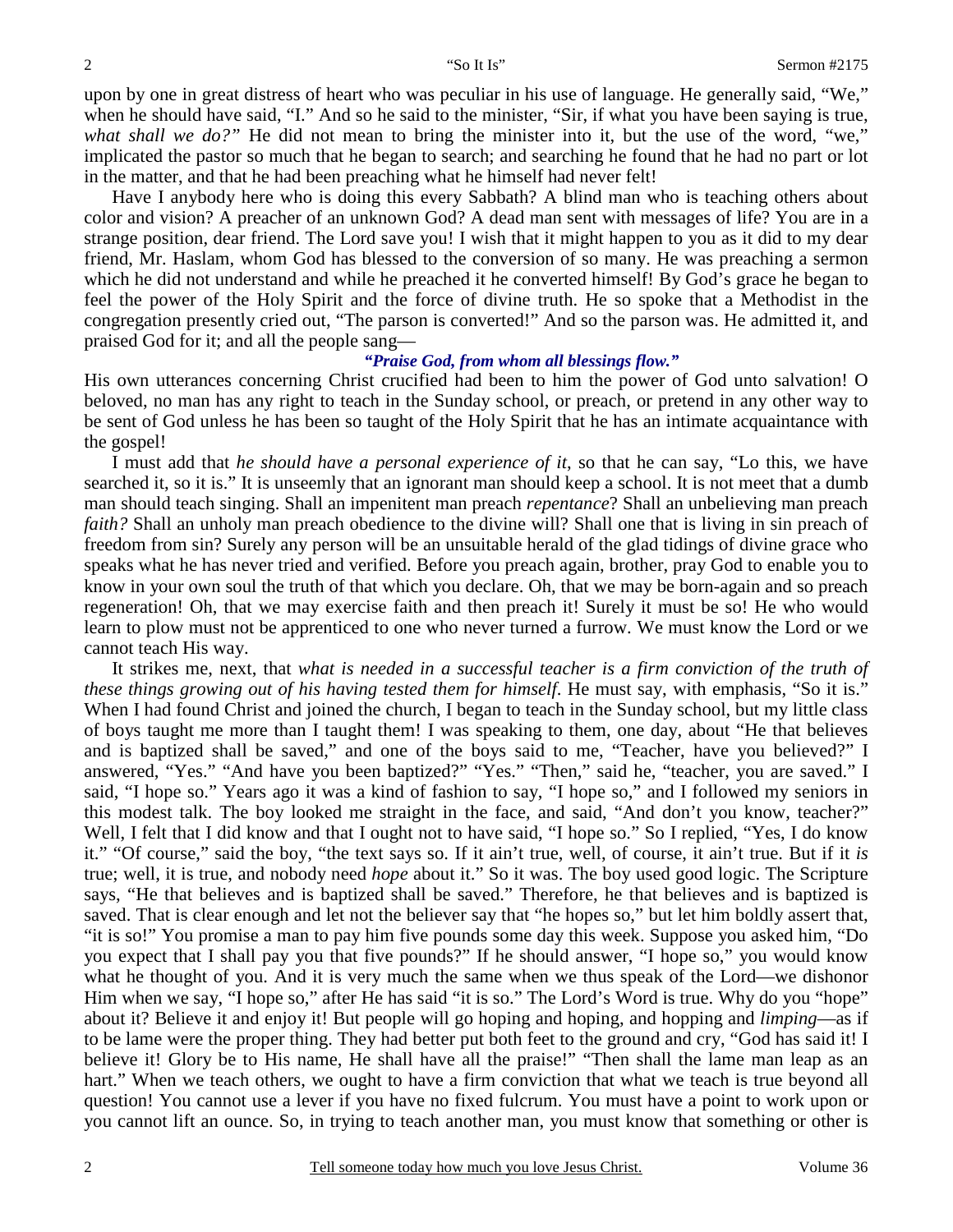true. Infallibility used to be claimed for the pope, but Luther upset that nonsense. The Protestants then asserted that infallibility lay in the Bible and this became their fulcrum. It seems to me that now it is commonly thought that infallibility lies nowhere—or, if there is any such thing, it is to be found among young green horns, fresh from college, who do not know *A* from *B* in theology and yet criticize the Bible and cut it about as they choose. They are infallibles and we must all bow down before their idol of advanced thought! I prefer my infallible Bible, and I shall stick to it, God helping me, knowing that it has never led me astray and believing that it never will! O dear teachers, know for a certainty what you teach and, if you do not know it to be true, hold your tongues about it! If you are not sure that your doctrine is true, be quiet till you are sure! A ministry of hesitation must be ruinous to souls. When divine truth is held fast, then let it be held forth and not till then.

 Once more—*a necessary qualification for a teacher of the Lord is earnestness, and good will to the hearer*. We must implore each one of our hearers to give earnest heed. We must cry to him with our whole heart, "Hear it, and know you it for your good." Without love there can be no real eloquence. We must have a burning love for the souls of men if we would win them for Jesus. Unless our hearts desire their good, we may preach our tongues out, but we shall never bring our hearers to salvation by Christ. The best birdlime for these wild fowl is a longing desire for their present and eternal good! The great Savior's heart is love, and those who are to be saviors for Him must be of a loving spirit. True love will do the work when everything else has failed. A pastor has held the hearer by his heart long after his head has struggled away. A preacher had managed, somehow, to offend one of his hearers and the angry man kept away from the place of worship for many a day. The preacher was not in the least aware that he had given offense, but when the matter came out, he went at once to set it right. The offended person had become settled in unbelief. The preacher went to him and said that he had been sorry to miss him and that he had been made ill by learning that he had become an unbeliever. Tears were in his eyes and his voice was half choked as he said, "Do you know, friend David, I cannot sleep at nights for thinking about you? I am so concerned about your soul that I cannot rest unless you are converted." The man had grown into the habit of blasphemy, and if he had been addressed in any other way he would have cursed the minister, and told him to go about his business; but that touch of real affection did it. "You, concerned about *my* soul? Then it is time that I became concerned about it, too"—that was the reasoning which passed through David's mind. Oh, do let us love our hearers! Let us love them to Jesus! These are the bands that draw men to Jesus—the bands of love! And these are the cords that *hold* them to the Savior—the cords of a man! We must wish our people to hear the truth of God, not because we have prepared discourses which we cannot afford to waste upon an empty chapel, but because we feel sure that if they will hear the gospel it will do them good and save their souls! We must sigh and cry for the souls of our hearers! We must preach with intent, and that intent must not fall short of their eternal salvation! We must go as with a sword in our bones till we see our hearers yield their hearts to Jesus!

 Knowledge of our subject avails not without love to our hearers! There are three ways of knowing, but only one sort is truly worth having. Many labor *to know merely that they may know*. These are like misers who gather gold that they may count it and hide it away in holes and corners. This is the avarice of knowledge—in some respects less mean than greed of gold and yet of the same order of vices. Selfishness makes men anxious to know. Mental selfishness urges them to toils most wearisome. Yet there may be much of this hoarded knowledge where there is no wisdom. Poor is the ambition to know; to know more than others, to know more today than we knew yesterday; to know what no one else knows. What of all this? To know, to know—this is the one thing with those who, like the horseleech live only to suck and to be swollen. To what purpose is knowledge buried in the brain like a crock of gold buried in a ditch? Such knowledge turns stagnant, like water shut up in a close pond—above mantled with rank weeds, and below putrid, or full of loathsome life. A second class aspires *to know that others may know that they know*. To be reputed wise is the heaven of most mortals. To win a degree and wear half-a-dozen letters of the alphabet at the end of your name is the glory and immortality of many. To me the fashion seems cumbersome and vexatious; but the grand use of these appended letters is to let the world know that this is a man who knows more than the average of his fellows. After all, it is no very great thing to make your neighbors aware that you are somebody in scientific circles. It is more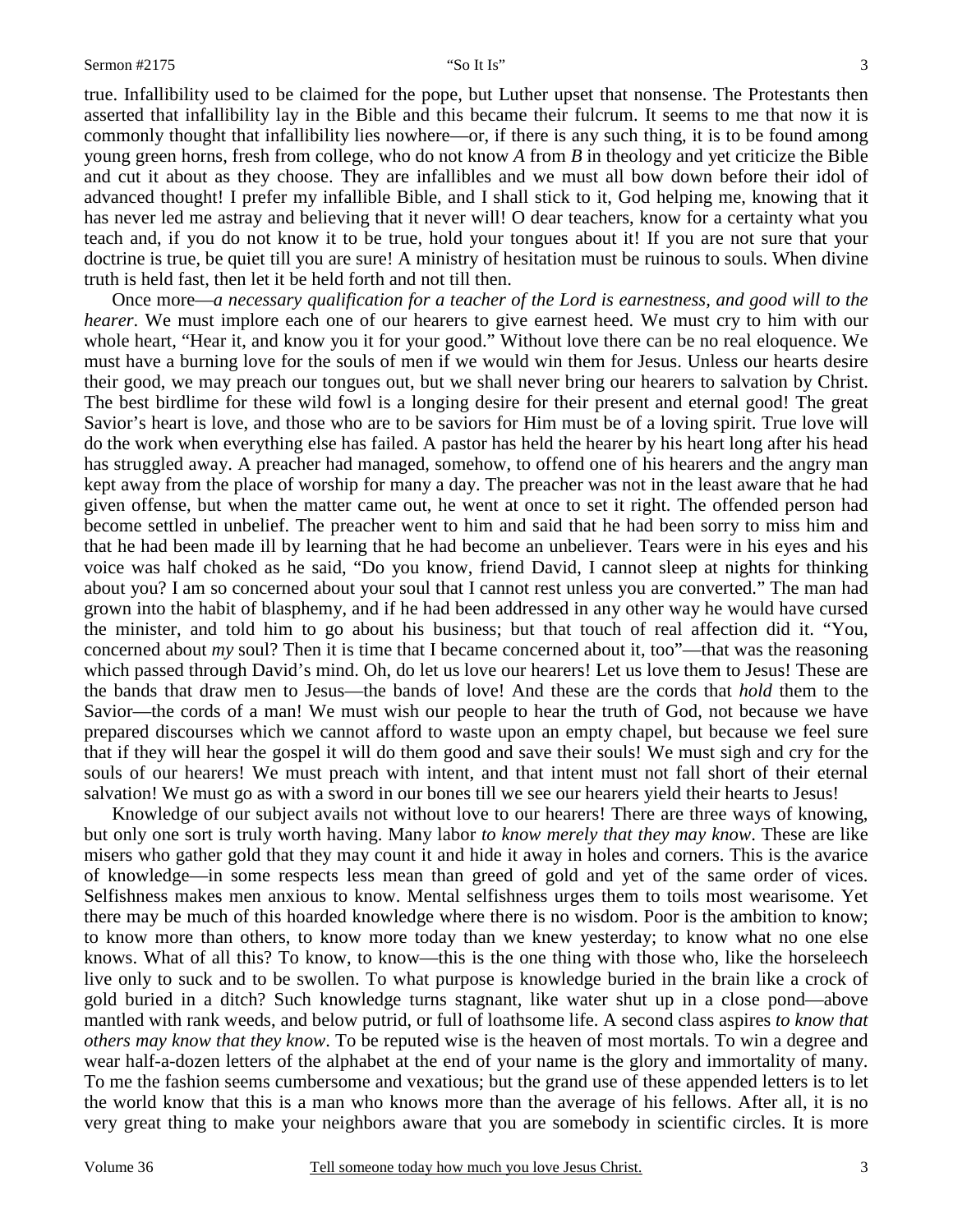magnanimous to do without the certificates and let folks find out for themselves that you possess unusual information. One does not eat merely that others may know that you have had your dinner and one should not know merely to have it known that you know. Why not wear letters after your name to signify that you own half a million of money, or farm a thousand acres of land, or fatten a hundred hogs? This is the grand end of wearisome days and nights; that the knowing ones may know that you know!

 The third kind of knowledge is the one worth having. *Learn to know that you may make other people know*. This is not the avarice but the *commerce* of knowledge. Acquire knowledge that you may distribute it! Light the candle, but put it not under a bushel. Some are much buried under that bushel. My friend was half inclined to say a word or two for his Lord but he did not, for he remembered the big bushel marked, "TIMIDITY & Co.," and so he kept his light out of the way. Destroy that bushel, since it destroys your usefulness! If God has given you a candle, let it burn and shine, for light is given that eyes may see it. If God has lighted you from on high, do not deny your light to any far or near. Know that others may know! Be taught that you may teach! This trading is gainful to all who engage in it.

 Thus much upon the first point—the qualification of a teacher is intimate knowledge, personal experience, confidence, earnestness, and good will.

**II.** Secondly, THE ARGUMENT FOR THE HEARER—"Lo this, we have searched it, so it is."

 The argument directed to the hearer is the experience of many, confirming the statement of one— "We have searched it, so it is." Bacon has taught us from a mass of agreeing testimonies to infer a general truth. We are not, now, so foolish as to set up a theory and then hunt for facts to support it. No, but we gather the facts, first, and then deduce the theory from them. So here the three friends have made ample research and have arrived at certain conclusions; and they urge this reasoning upon Job. Unrenewed men cannot know much about Christ and His salvation unless it is through the testimonies of their friends who have felt the power of divine grace. It is ours, therefore, to be witnesses for Christ to them, that they also may believe the truth of God which can save their souls.

Without further preface I should like to bear my own personal witness to a few things about which I am fully persuaded. I am not afraid of dogmatism, but I shall speak very positively, since I can say, "Lo this, we have searched it, so it is."

 And my first witness is that *sin is an evil and a bitter thing*. I think, my dear brothers and Sisters in Christ, I may speak for you and say, "We have searched this out, and we know that it is so." We have seen sin prove injurious to our fellow men. "Who has woe, who has redness of eyes? They that tarry long at the wine; men of strength to mingle strong drink"; from where comes much of beggary but from dissipation; from where comes much of deadly disease but from uncleanness of life? Is not half the misery in the world the direct and distinct result of vice? I will not harrow up your feelings by telling you of young men and young women who set out for better things, but who turned aside to vice and thus brought evil diseases into their bones. We could wish to forget their cries and moans with which they appalled us when they found that wild oats had to be reaped and that each ear of those sheaves was as a flake of fire. By-and-by the guilty soul has to meet its God—and what will be its terror! We know of ourselves, and in ourselves, that sin is a serpent whose tooth infuses poison into the wound it makes. Sin brought some of us very low and nothing but almighty grace restored us. It made some of us sit between the jaws of despair and question whether it would not be better to put an end to our lives than continue to exist in such horrible gloom. Sin is that inquisition which deals in racks and fires and all manner of infernal tortures. No misery can for a moment be compared with the torment which follows upon sin! We get neither pleasure nor profit by sin, though it may dupe us with the name of both. Sin is "evil, only evil and that continually." This we have searched, and *so it i*s. We wish that others who are beginning life would accept our testimony and withhold their feet from the paths of the destroyer. It cannot be necessary that everybody should taste the poison cup—may not our mournful experience of sin's evil effects suffice for you? Sirs, you may search the neighborhood of sin from end to end, but you will never find a living joy therein. Therefore, flee from it, by God's grace.

 I wish, next, to testify to the fact that *repentance of sin and faith in the Lord Jesus Christ bring a wonderful rest to the heart and work a marvelous change in the whole life and character*. There is such a thing as the new birth, for we have been born-again, and this not a mere fancy or sentiment; but is a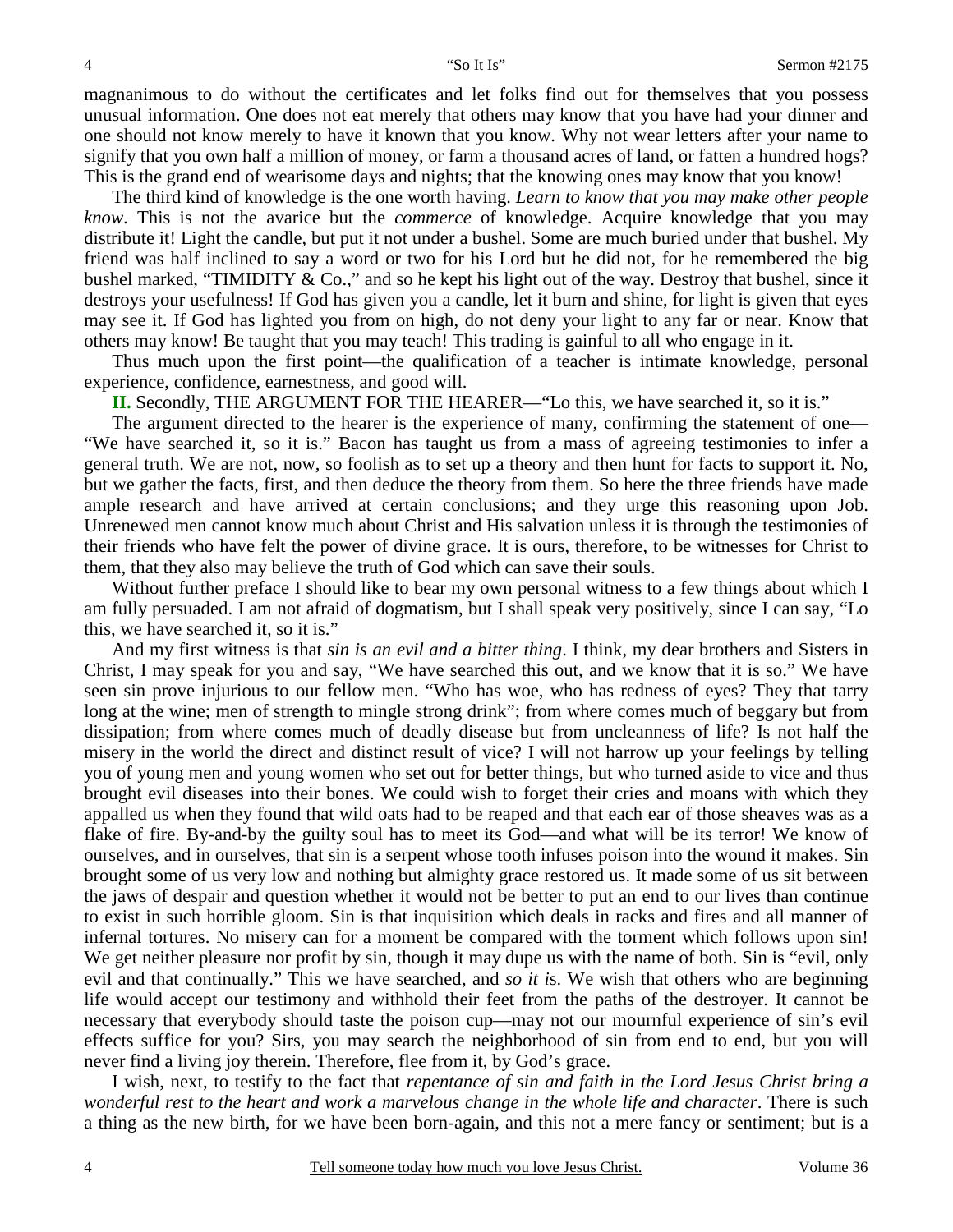plain matter of fact. We know what it is to have passed from death unto life as surely as we know the difference between night and morning. Young man, have you any doubt about this? Will my testimony be of any use to you? Do you think I would stand here, knowingly, and tell you what is false? I hope you do me justice and admit that I aim at speaking the truth! There is such a thing as having the tastes all altered, the desires all changed, the fears removed, the hopes elevated, the passions subdued, the will conquered, the affections purified and the mind sanctified. There is such a thing as having perfect rest about all the past because sin is forgiven; perfect rest about the future, because we have committed our all to the hands of Christ who is able to keep us, and peace as to the present, because we belong to Jesus. I speak for thousands in this place tonight when I say that repentance towards God and faith in our Lord Jesus Christ bestow on men a wonderful delight and transform their characters by the Holy Spirit! That is worth knowing, is it not? Believe for yourselves and realize personally the power of faith. "We have searched it, so it is; hear it, and know you it for your good."

 Next, we beg to bear our witness to the fact that *prayer is heard of God*. If it were possible for me to tell you the many instances in which God has heard my prayers, you would, in your kindness, follow me a considerable way. But I should have to draw so largely upon your faith that before I came to the end, you would feel compelled to doubt. Nor should I blame you. Truth is stranger than fiction and if you are not familiar with prayer, you will think me a mad fanatic! In matters in reference to the Stockwell Orphanage I have seen the Lord's hand very conspicuously in times of need. When money has run short and there have been hundreds of children to be fed, faith and prayer have filled our coffers! Well, sirs, men of the world may say it is all fancy and laugh at it as a spiritual dream; but fancies do not load tables and feed children and supply thousands of pounds! Will one of you make the attempt? Will you provide for our five hundred orphans for a month by dreams and fancies? We have known times of close pinching and have waited upon God; and in a short time He has sent us abundant relief and there are brethren on this platform who would willingly bear witness. If there is no prayer-hearing God, we have played the fool! And yet no other sort of foolery has ever produced such surprising results! We *know* that God hears prayer! We are personally sure of it because we have tried it for ourselves. I wish that anybody here who is in doubt about it would try the power of prayer. Go to God in prayer; yes, even you that are unconverted, and see whether the Lord will not hear you! Somebody says, "Surely that is unsound advice! How can the unconverted *pray?"* Let me tell you a story. I was preaching, years ago, to the Sunday school children of a certain country town where the people were Calvinistic, and a point or two more. They received 16 ounces to the pound of the gospel and they liked an ounce or two above full weight. I made the observation to the children that before I had been renewed by divine grace, I, as a child, was in trouble, and I went to God in supplication, and He helped me. I need not repeat the circumstances, but it seemed to me that the Lord heard my childish pleading and helped me. This experience led me to feel that there was a reality in prayer, for God had heard me.

 When I came out from the chapel where I had mentioned this circumstance, a number of grave persons who were both sound and sour in the faith, beset me round about like bees. They began asking, "How can a natural man pray a spiritual prayer? How can God accept a prayer which is merely natural, since He is a Spirit? If prayer is not worked by the Holy Spirit, it is an idle form," and so on, and so on. It is difficult to conceive how many quibbles can be made upon one point. I was about 20 years of age, but I did my best to defend myself, for I had stated a fact, and a fact is a stubborn thing. At any rate, I held my own, but I do not know that I should have won the victory if I had been left alone. A grand old woman in a red cloak pressed forward into the middle of the ring, and addressed the doubly-sound brethren whom she knew better than I did. With an almost prophetic air she looked on them and said, "O fools, and slow of heart to come here and quibble with this young servant of the Lord! Listen to me and be convinced, and go home in silence. Does not the Lord hear the young ravens when they cry? Do they pray *spiritual* prayers? Does the Holy Spirit work prayer in them? If God hears the natural prayers of crying ravens, will He not hear the cries of children?" This was fine. The adversaries vanished out of my sight. There was no overcoming a statement so Scriptural. God does hear prayer! We bear our witness to that fact with all our strength and therefore we say about it—"Lo this, we have searched it, so it is; hear it, and know you it for your good."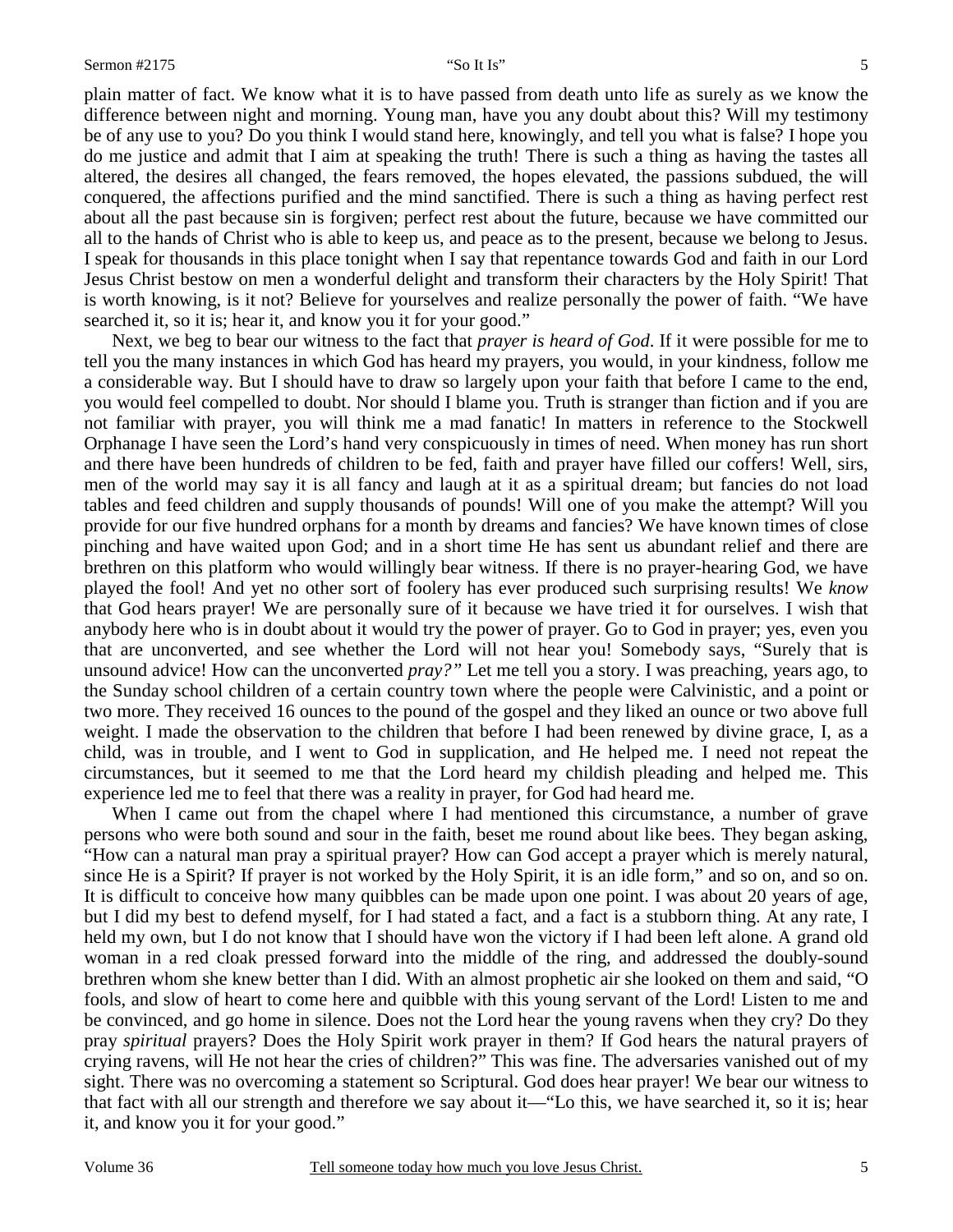Another testimony we would like to bear, namely, that *obedience to the Lord, though it may involve present loss, is sure to be the most profitable course for the believing man to take*. If you will serve the Lord Jesus Christ, you will not find your road all smooth, but you will find it more pleasant than serving the devil. Satan said of Job, "Does Job fear God for nothing? Have not You made an hedge about him and about all that he has?" It was most true, but the Lord God might have answered the devil, "Would you have My servants unrewarded? It is from you that service meets no reward but death. Do you think I would have you able to say, 'God's servants serve Him for nothing. Even Job gets no return for his faithful obedience'?" Beloved, we may not expect immediate success in business because we walk in the path of integrity. We may, for a time, be losers by being honest and may miss many a chance by abhorring deception. But we do not measure things by the inch and by the ounce when we come to deal with eternal matters. Brothers and sisters, here we leave the clock and its ticking and speak of the glory and Immortality which belong to the infinite and the eternal! Coming into those larger regions, we declare that nothing can be obtained worth getting by a lie, or by a trick, or by falling into sin. The most profitable course in life that any man can take is to do the right in every case. If it should involve loss, do right and suffer the consequences; for there are other compensating consequences which will make a man a gainer by uprightness—even if he should lose the clothes from his back. To have done right is to have a well-spring of joy within the heart. Some of us have tried this and are sure about it. There are aged persons here who can tell you that they owe everything in life to having been enabled, by the grace of God, to act uprightly in their youth. I know one who is at this moment in a fine position, whose rise in life dates from the moment when his employer bade him say that he was not at home and he answered, "Sir, I could not say *that*. I cannot tell a lie." From that day his promotion in the office was constant and rapid. Another felt himself unable to cast up the firm's accounts on Sunday but before long was so prized that nobody would have suggested such a thing to him. A straightforward course is the nearest way to success. We bear our testimony that righteousness is the best course. We *cannot* say, "Honesty is the best policy; we have tried both that and thieving—and honesty pays best." But, for all that, if you consider the law of the Lord you will be considering your own interests. Take notice of this testimony righteousness is wisdom. A straight line is the shortest way between any two places. "Lo this, we have searched it, so it is; hear it, and know you it for your good."

 I have many things to say, but our hours fly like the cherubim—each one has six wings. We beg to say that *the old-fashioned gospel is able to save men and to awaken enthusiasm in their souls*. Here here is the best proof! Look around upon this vast assembly! Have we any music, any candles, any millinery? Have we anything here to attract people but simply the preaching of the old, old gospel? Our service is so severely simple as to be called *bare*. Have I varied from the old way and the old faith—yes, by even an eighth part of a hair's breadth? Have I not kept to the gospel and set it forth in simple language? Lo, here I come to the end of 37 years and before me are the same multitudes of people as at the first! Young preacher, you will not need anything but Christ Jesus should you be spared to preach as long as I have done. When everybody seems to say that orthodoxy is spun out, God will send us a revival and the despised doctrines of grace will be to the front again and Christ shall make them His chariot in which He will ride forth conquering and to conquer! Behold, even at this day a company of the poorest of the people proclaim the gospel in its roughest form and preach it in our streets and lanes and the crowd is stirred as it never is by any other theme! Notwithstanding all the infidelity of the times, faith is still lifting the standard! Hold to the faith and to the cross! Preach sin down—preach Christ up! Preach the atoning sacrifice! Preach in the power of the Holy Spirit! Such preaching is sufficient for the purposes of salvation! "Lo this, we have searched it, so it is; hear it, and know you it for your good."

**III.** I close, now, with our third point—we have HERE THE EXHORTATION TO THE INQUIRER. What do we say to him? This—"We have searched it, so it is; *hear it*." I need hardly address that exhortation to most of the present assembly. Hear it you do—with a delight which is remarkable. But you know how matters tend in London in these sad days. The masses of the people will not come to hear of Jesus and His love. They often pass by a street preacher and have no curiosity to know what it is which has brought him out into the open air. But oh, if you wish to be saved, hear the gospel! Let nothing keep you away from God's sanctuary where the real gospel is proclaimed. Hear it! If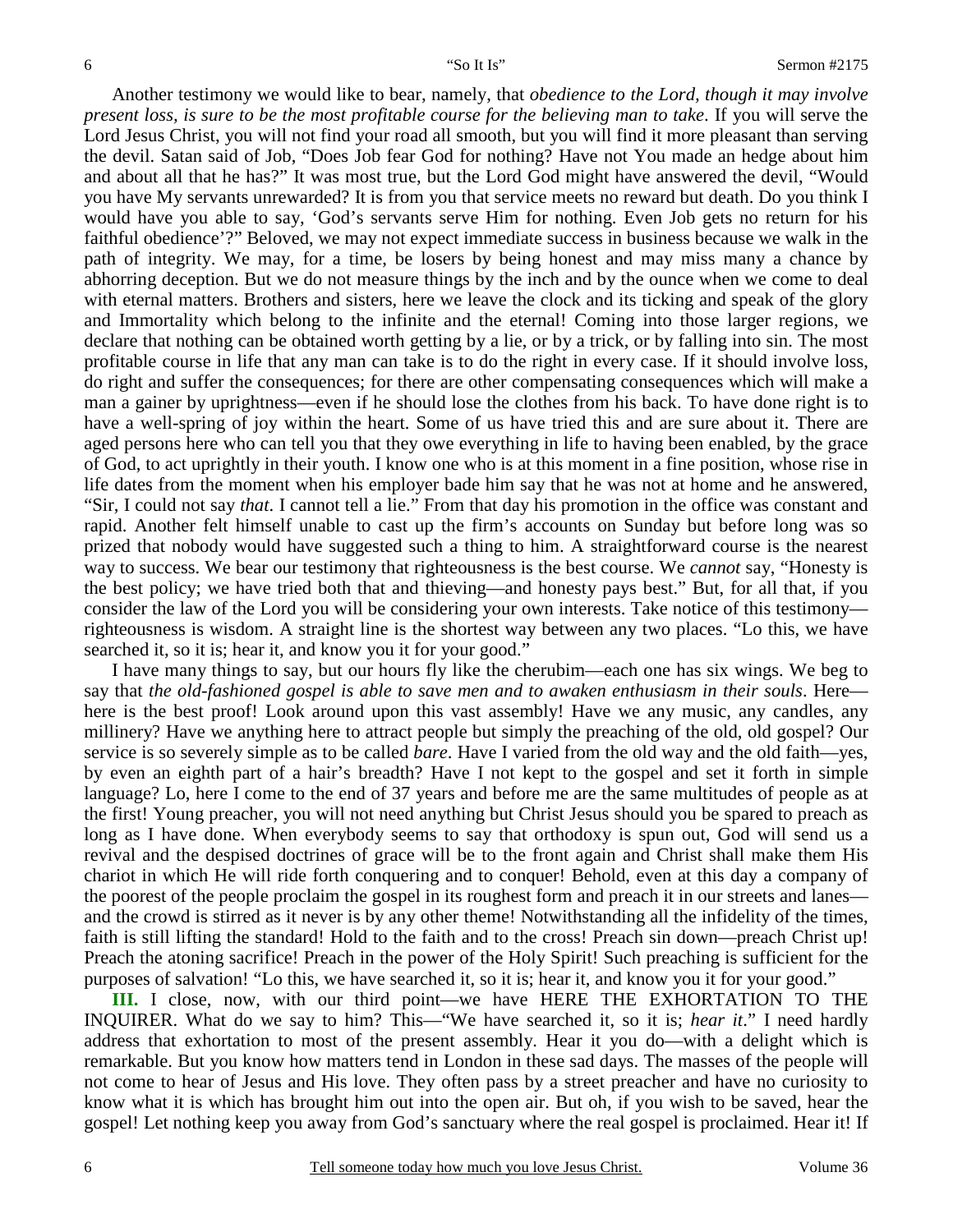it is not preached exactly in the style which you would prefer, nevertheless, hear it! "Faith comes by hearing." Come out on Sunday morning, you working men that are sitting at home in your shirt-sleeves. Come out and hear! I cannot make out what some of you do—you work hard all the week round—and when the day of rest arrives, you have no hope of heaven and no hunger after salvation! life is a poor thing if it ends here. Do you believe that all you can possess is to be had on this side the grave? It is a poor situation. Do you fancy that your life can be nothing better than an endless turning of the grindstone? Were you born merely to toil for daily bread? Is there nothing higher and better? If you say that you will die like dogs, I dare not think so meanly of you as you think of yourselves. You have only begun to exist! You have to live forever! You will exist in eternity as surely as God shall live, world without end! Shall it be an immortality of happiness, or an eternal existence of woe? Do, I pray you, think about this—and if there is a gospel, (and you know there is), then hear it, hear it, hear it, till by the hearing of it God sends you faith and faith grasps salvation!

 The next thing that we say is, "*know* it." Hear it and *know* it—go on hearing it until you know it! If you cannot quite attain to knowing it by hearing it, read your Bibles and seek the Lord till you are made to know the sublime secret. Ask Christian men and women to explain difficulties to you so you may know it. By getting a clear view of the plan of salvation, know what you must do to be saved. If you do not know anything else, know this essential matter! Christ crucified is the most precious piece of knowledge which you can ever come at. To know Christ is life eternal! Look to Him till you see in Him your life, your love, your God, your heaven, your all. Blessed is the man that finds this wisdom, for he has found an endless blessedness.

 Our text means—*know it in a particular way*. "Know you it *for your good*." The devil knows a great deal. He knows more than the most intelligent of us; but he knows nothing for his good. All that he knows sours into evil within his rebellious nature. There is a way of knowing a great deal and yet of getting no good out of it. Like Samson's lion which had a mass of honey within it and yet had never tasted the sweetness of it, for it was a *dead* lion. You may have all the knowledge of Solomon and yet you may know nothing for your good, but end your days with the terrible wailing, "Vanity of vanities! All is vanity!"

 How is a man to know anything for his good? This knowledge must first be *a practical knowledge*. Does the Word say, "Repent"? If you want to know what repentance means, repent at once. You need not go to the Catechism or to the Creed for a definition—repent, and you know what repentance means! Be changed in mind, confess your sin and forsake it. Be sorry for sin. See the wrong of it. Quit it. You will know what repentance is when you have repented. If you want to know what faith is, believe in the Lord Jesus Christ and when you have believed, you will know what believing is. The best way to know a virtue is to practice it! Somebody said, "What is the best way to tell a sinner the way of salvation?" The answer given was, "The best way to tell him is to tell him." So it is. The very best way to eat your dinner is to eat it. We get confounding and confusing ourselves with trivial distinctions, whereas we had better throw distinctions to the dogs and get to soul-winning! You will never catch hares with drums, nor souls with controversies. Come to Jesus, Sinner! Come to Jesus! Believe in Jesus, Sinner! Believe in Jesus at once! "He that does His will shall know of His doctrine." You will know the truth of God when, from the heart, you have obeyed it. God help you to exercise this practical faith at once. "Know you it for your good."

 To know a thing for our good is to know it *for ourselves*. "Know you it for your good." I find that one rendering is, "Know it for yourself." Another man's God is no God to me; He must be, "My Lord and my God." Another man's Christ is no Christ for you; He must reveal Himself to you personally. Another man's faith is no faith for you. God must be your God. Christ must be your Christ and the faith that saves you must be your own faith. God grant that it may be so; then you will know the Lord personally for your good.

 I must add that we only know things for our good when we *know them believingly*. To a sinner a promise is as dark as a threat if he does not believe it. Christ, to an unbelieving sinner, is simply a judge. Christ's very death becomes "a savor of death unto death" to the unbeliever and it cannot be "a savor of life unto life" to him unless it is mixed with faith. When you believe in Jesus, there is a vein of divine